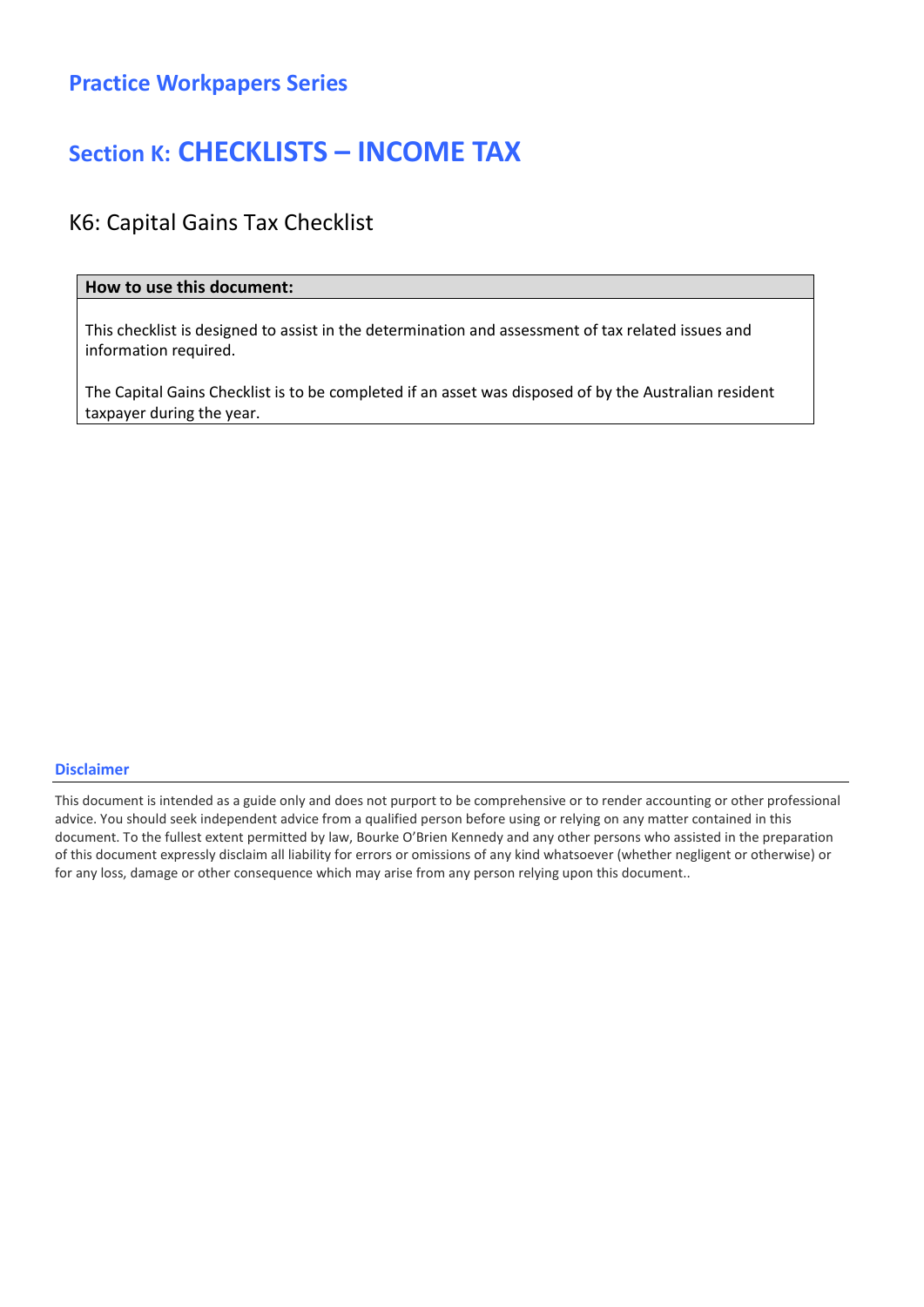

### **CAPTIAL GAINS TAX CHECKLIST**

Name of Client: Tax File Number: Australian Business Number (ABN):

Note: For all assets disposed of, please provide original cost details, including incidental and subsequent costs including improvements, and details of proceeds on disposal, including incidental costs of disposal. Also indicate whether the asset was acquired before or after 19 September 1985?

:

| <b>General</b>                                                                                                                                                                                                                                                                                       | Υ | N | N/A |
|------------------------------------------------------------------------------------------------------------------------------------------------------------------------------------------------------------------------------------------------------------------------------------------------------|---|---|-----|
| Are you an Australian Resident for tax purposes?                                                                                                                                                                                                                                                     |   |   |     |
| Did you cease to be an Australian Resident for tax purposes at any<br>time during the year?<br>If so, please provide further details.                                                                                                                                                                |   |   |     |
| Was any asset disposed of any where in the world?<br>If so, please provide further details.                                                                                                                                                                                                          |   |   |     |
| Was the asset disposed of real property, mining rights or any<br>indirect interest in an entity that has Australian real property?<br>If so, please provide further details.                                                                                                                         |   |   |     |
| Was all or part of the assets sold motor vehicles? (motor vehicles<br>are exempt from CGT)<br>If so, please provide further details.                                                                                                                                                                 |   |   |     |
| Is the disposed asset a main residence (including up to 2 hectares<br>of land) or has it ever been a main residence of the taxpayer?<br>If so, please provide further details.                                                                                                                       |   |   |     |
| If the assets was a main residence has it been rented out for less<br>than 6 years?                                                                                                                                                                                                                  |   |   |     |
| For the property being disposed of, has the taxpayer elected for<br>this asset to be their main residence over all other main residences<br>(including those of their associates)?                                                                                                                   |   |   |     |
| Was the asset disposed of a collectable?<br>(a collectible is artwork, jewellery, an antique, a coin or medallion, a rare folio, manuscript or<br>book or a postage stamp or first day cover that is used or kept mainly for personal use or<br>enjoyment)<br>If so, please provide further details. |   |   |     |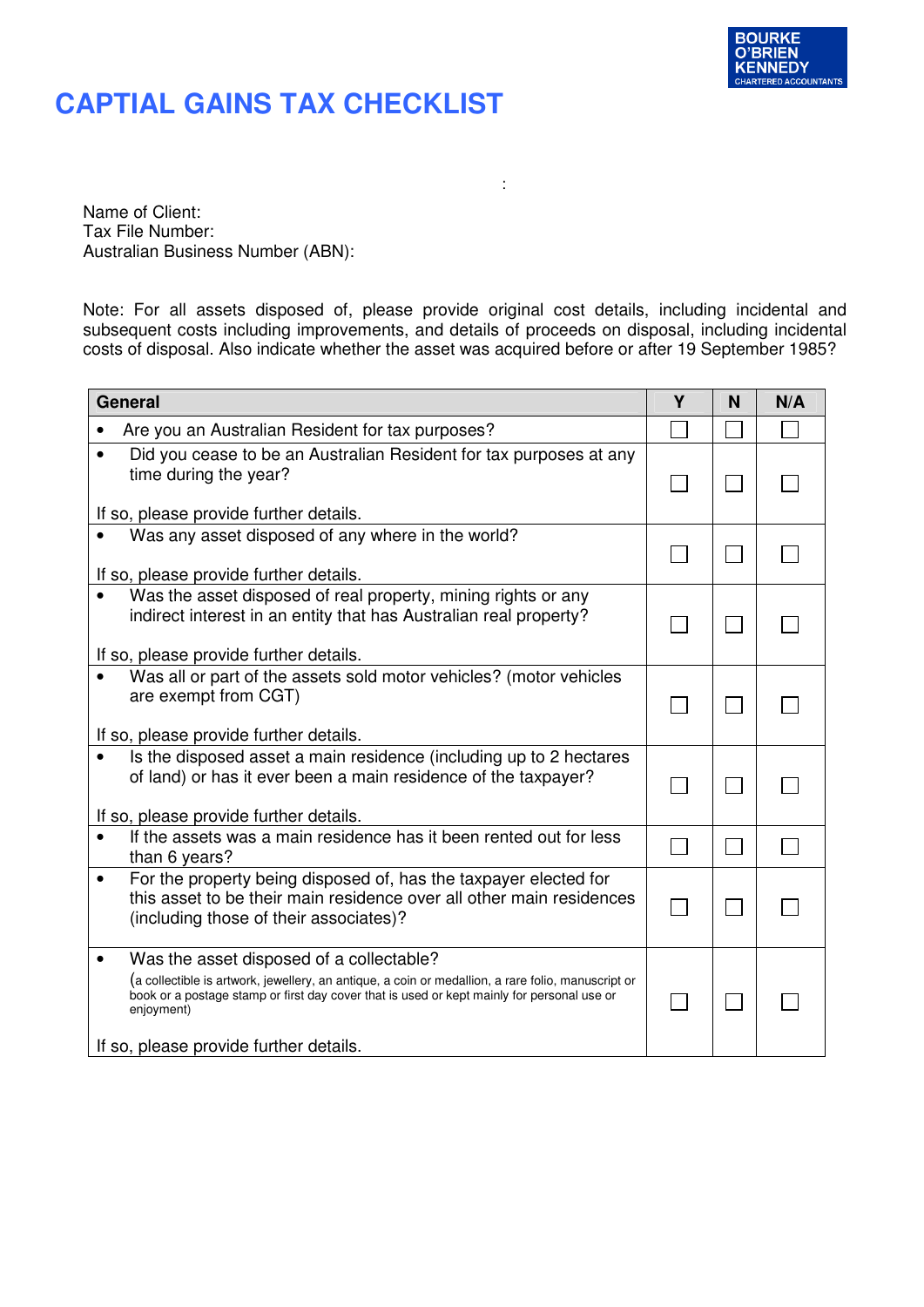

# **CAPTIAL GAINS TAX CHECKLIST**

| General (Cont.)                                                                                                                                                                                                                      | Y | N | N/A |
|--------------------------------------------------------------------------------------------------------------------------------------------------------------------------------------------------------------------------------------|---|---|-----|
| Was the asset disposed of a personal use asset?<br>(personal use means personal enjoyment other than land and buildings)                                                                                                             |   |   |     |
| If so, please provide further details.                                                                                                                                                                                               |   |   |     |
| Were any disposals made for no consideration or were not at arm's<br>length?<br>If so please provide further details.                                                                                                                |   |   |     |
| Did you incur any costs in relation to any capital improvement to a<br>disposed CGT asset that was originally acquired before 20<br>September 1985?                                                                                  |   |   |     |
| If so, please provide further details,                                                                                                                                                                                               |   |   |     |
| Does the sale proceeds on any sale exclude any GST payable?<br>$\bullet$                                                                                                                                                             |   |   |     |
| Does the cost base exclude input tax credits?<br>$\bullet$                                                                                                                                                                           |   |   |     |
| If you sold shares, were these shares part of a:<br>$\bullet$                                                                                                                                                                        |   |   |     |
| Share buyback<br>$\bullet$                                                                                                                                                                                                           |   |   |     |
| Demutualisation<br>$\bullet$                                                                                                                                                                                                         |   |   |     |
| Dividend reinvestment plan<br>$\bullet$                                                                                                                                                                                              |   |   |     |
| Bonus share plan<br>$\bullet$                                                                                                                                                                                                        |   |   |     |
| Employee share plan                                                                                                                                                                                                                  |   |   |     |
| Have you as taxpayer given effect to or been a party to any of the<br>following:                                                                                                                                                     |   |   |     |
| Claim building allowances and other deductions claimed on<br>property purchased after 13 May 1997?                                                                                                                                   |   |   |     |
| • Transfer of revenue losses between 22 February 1999 and 1<br>July 2001?                                                                                                                                                            |   |   |     |
| Value shifting through debt forgiveness arrangements entered<br>$\bullet$<br>into between commonly owned companies on or after 22<br>February 1999?                                                                                  |   |   |     |
| If so, please provide further details.                                                                                                                                                                                               |   |   |     |
| Have you got any carried forward capital losses that can offset<br>against any current year capital gains (Note this must occur before<br>the discount or small business CGT concessions)?<br>If so, please provide further details. |   |   |     |